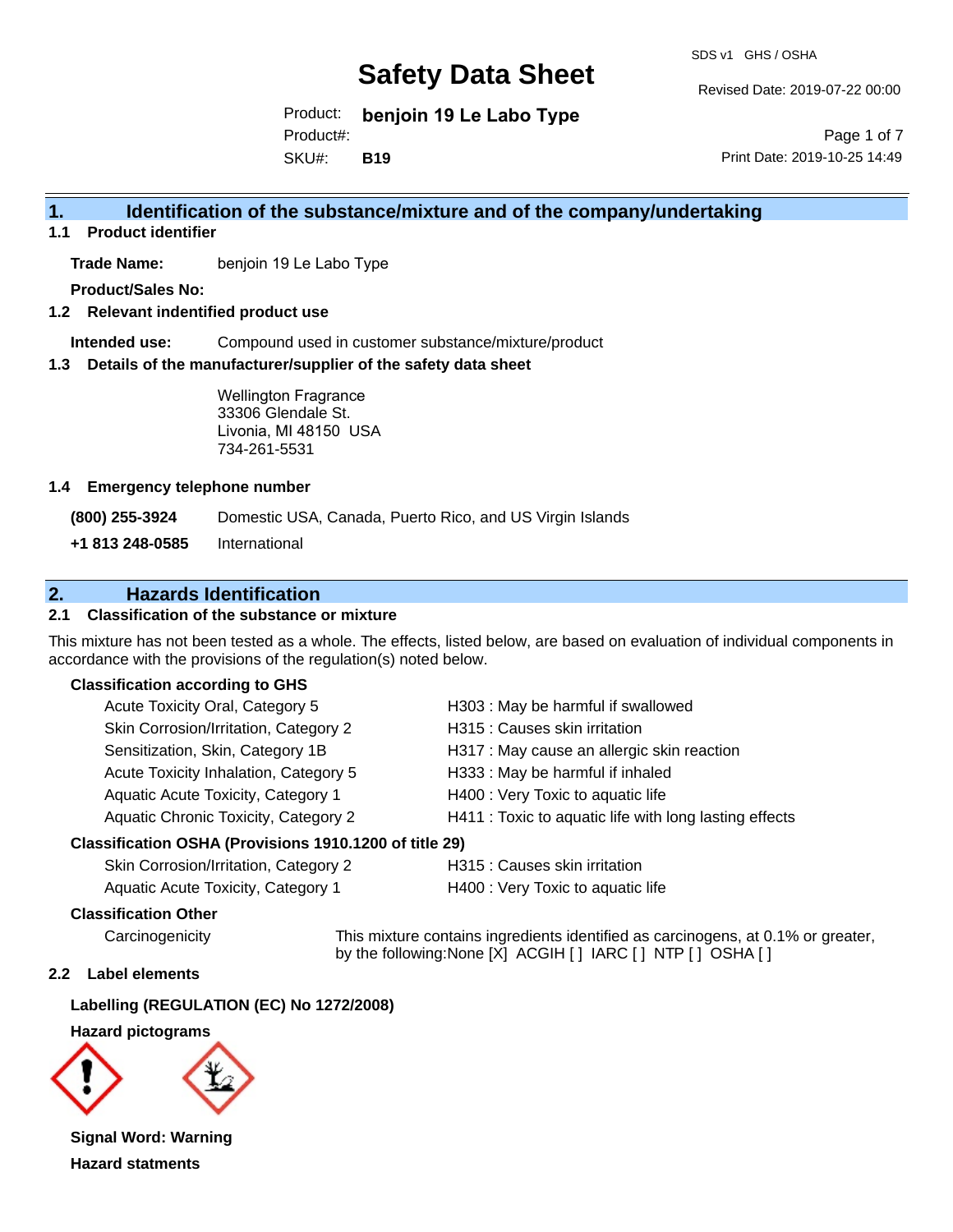#### SDS v1 GHS / OSHA

# **Safety Data Sheet**

Revised Date: 2019-07-22 00:00

Print Date: 2019-10-25 14:49

Page 2 of 7

Product: **19** SKU#: Product#: **B19**

| H <sub>303</sub>                | May be harmful if swallowed                                             |
|---------------------------------|-------------------------------------------------------------------------|
| H315                            | Causes skin irritation                                                  |
| H317                            | May cause an allergic skin reaction                                     |
| H333                            | May be harmful if inhaled                                               |
| H400                            | Very Toxic to aquatic life                                              |
| H411                            | Toxic to aquatic life with long lasting effects                         |
| <b>Precautionary Statements</b> |                                                                         |
| <b>Prevention:</b>              |                                                                         |
| P <sub>264</sub>                | Wash hands thoroughly after handling                                    |
| P272                            | Contaminated work clothing should not be allowed out of the workplace   |
| P273                            | Avoid release to the environment                                        |
| <b>Response:</b>                |                                                                         |
| $P302 + P352$                   | IF ON SKIN: Wash with soap and water                                    |
| $P304 + P312$                   | IF INHALED: Call a POISON CENTER or doctor/physician if you feel unwell |
| P312                            | Call a POISON CENTER or doctor/physician if you feel unwell             |
| $P333 + P313$                   | If skin irritation or a rash occurs: Get medical advice/attention       |
| P362                            | Take off contaminated clothing and wash before reuse                    |
| P363                            | Wash contaminated clothing before reuse                                 |
| P391                            | <b>Collect Spillage</b>                                                 |
|                                 |                                                                         |

**2.3 Other Hazards**

**no data available**

# **3. Composition/Information on Ingredients**

### **3.1 Mixtures**

This product is a complex mixture of ingredients, which contains among others the following substance(s), presenting a health or environmental hazard within the meaning of the UN Globally Harmonized System of Classification and Labeling of Chemicals (GHS):

| CAS#<br>Ingredient     | EC#                                                      | Conc.<br>Range | <b>GHS Classification</b>    |
|------------------------|----------------------------------------------------------|----------------|------------------------------|
| 54464-57-2             | 259-174-3                                                | $10 - 20 \%$   | H315; H317; H400; H410       |
|                        | Tetramethyl Acetyloctahydronaphthalenes                  |                |                              |
| 101-86-0               | 202-983-3                                                | $2 - 5%$       | H303; H316; H317; H400; H411 |
|                        | Hexyl cinnamaldehyde                                     |                |                              |
| 32388-55-9             | 251-020-3                                                | $2 - 5%$       | H303; H317; H400; H410       |
| Acetyl cedrene         |                                                          |                |                              |
| 105-95-3               | 203-347-8                                                | $2 - 5%$       | H401                         |
| Ethylene brassylate    |                                                          |                |                              |
| 120-51-4               | 204-402-9                                                | $2 - 5%$       | H302; H313; H400; H411       |
| <b>Benzyl Benzoate</b> |                                                          |                |                              |
| 1222-05-5              | 214-946-9                                                | $2 - 5%$       | H316; H400; H410             |
|                        | Hexamethylindanopyran                                    |                |                              |
|                        | See Section 16 for full text of GHS classification codes |                |                              |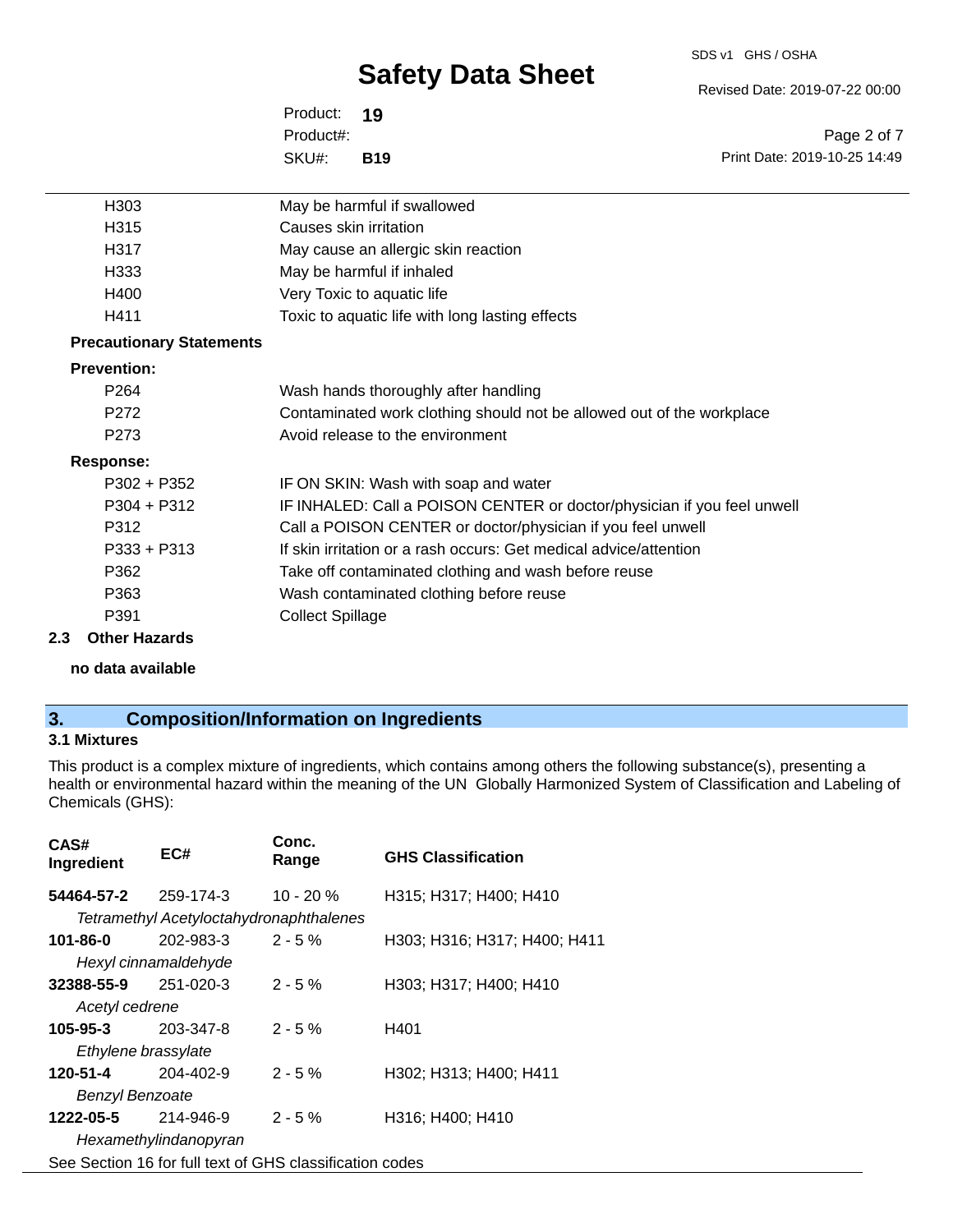SDS v1 GHS / OSHA

Revised Date: 2019-07-22 00:00

Product: **benjoin 19 Le Labo Type** Product#:

SKU#: **B19**

Page 3 of 7 Print Date: 2019-10-25 14:49

See Section 16 for full text of GHS classification codes which where not shown in section 2 Total Hydrocarbon Content  $(\% w/w) = 1.12$ 

| 4.<br><b>First Aid Measures</b>                                                   |                                                                                                               |  |  |  |  |
|-----------------------------------------------------------------------------------|---------------------------------------------------------------------------------------------------------------|--|--|--|--|
| <b>Description of first aid measures</b><br>4.1                                   |                                                                                                               |  |  |  |  |
| Inhalation:                                                                       | Remove from exposure site to fresh air and keep at rest.<br>Obtain medical advice.                            |  |  |  |  |
| Eye Exposure:                                                                     | Flush immediately with water for at least 15 minutes.<br>Contact physician if symptoms persist.               |  |  |  |  |
| <b>Skin Exposure:</b>                                                             | Remove contaminated clothes. Wash thoroughly with water (and soap).<br>Contact physician if symptoms persist. |  |  |  |  |
| Ingestion:                                                                        | Rinse mouth with water and obtain medical advice.                                                             |  |  |  |  |
| Most important symptoms and effects, both acute and delayed<br>4.2                |                                                                                                               |  |  |  |  |
| no data available<br><b>Symptoms:</b>                                             |                                                                                                               |  |  |  |  |
| Risks:                                                                            | Refer to Section 2.2 "Hazard Statements"                                                                      |  |  |  |  |
| Indication of any immediate medical attention and special treatment needed<br>4.3 |                                                                                                               |  |  |  |  |
| <b>Treatment:</b>                                                                 | Refer to Section 2.2 "Response"                                                                               |  |  |  |  |
|                                                                                   |                                                                                                               |  |  |  |  |
| 5.<br><b>Fire-Fighting measures</b>                                               |                                                                                                               |  |  |  |  |
| <b>Extinguishing media</b><br>5.1                                                 |                                                                                                               |  |  |  |  |
| Suitable:                                                                         | Carbon dioxide (CO2), Dry chemical, Foam                                                                      |  |  |  |  |
| Unsuitable                                                                        | Do not use a direct water jet on burning material                                                             |  |  |  |  |
| Special hazards arising from the substance or mixture<br>$5.2^{\circ}$            |                                                                                                               |  |  |  |  |
| During fire fighting:                                                             | Water may be ineffective                                                                                      |  |  |  |  |
| 5.3 Advice for firefighters                                                       |                                                                                                               |  |  |  |  |
| <b>Further information:</b>                                                       | Standard procedure for chemical fires                                                                         |  |  |  |  |

### **6. Accidental Release Measures**

#### **6.1 Personal precautions, protective equipment and emergency procedures**

Avoid inhalation and contact with skin and eyes. A self-contained breathing apparatus is recommended in case of a major spill.

#### **6.2 Environmental precautions**

Keep away from drains, soil, and surface and groundwater.

#### **6.3 Methods and materials for containment and cleaning up**

Clean up spillage promptly. Remove ignition sources. Provide adequate ventilation. Avoid excessive inhalation of vapors. Gross spillages should be contained by use of sand or inert powder and disposed of according to the local regulations.

#### **6.4 Reference to other sections**

Not Applicable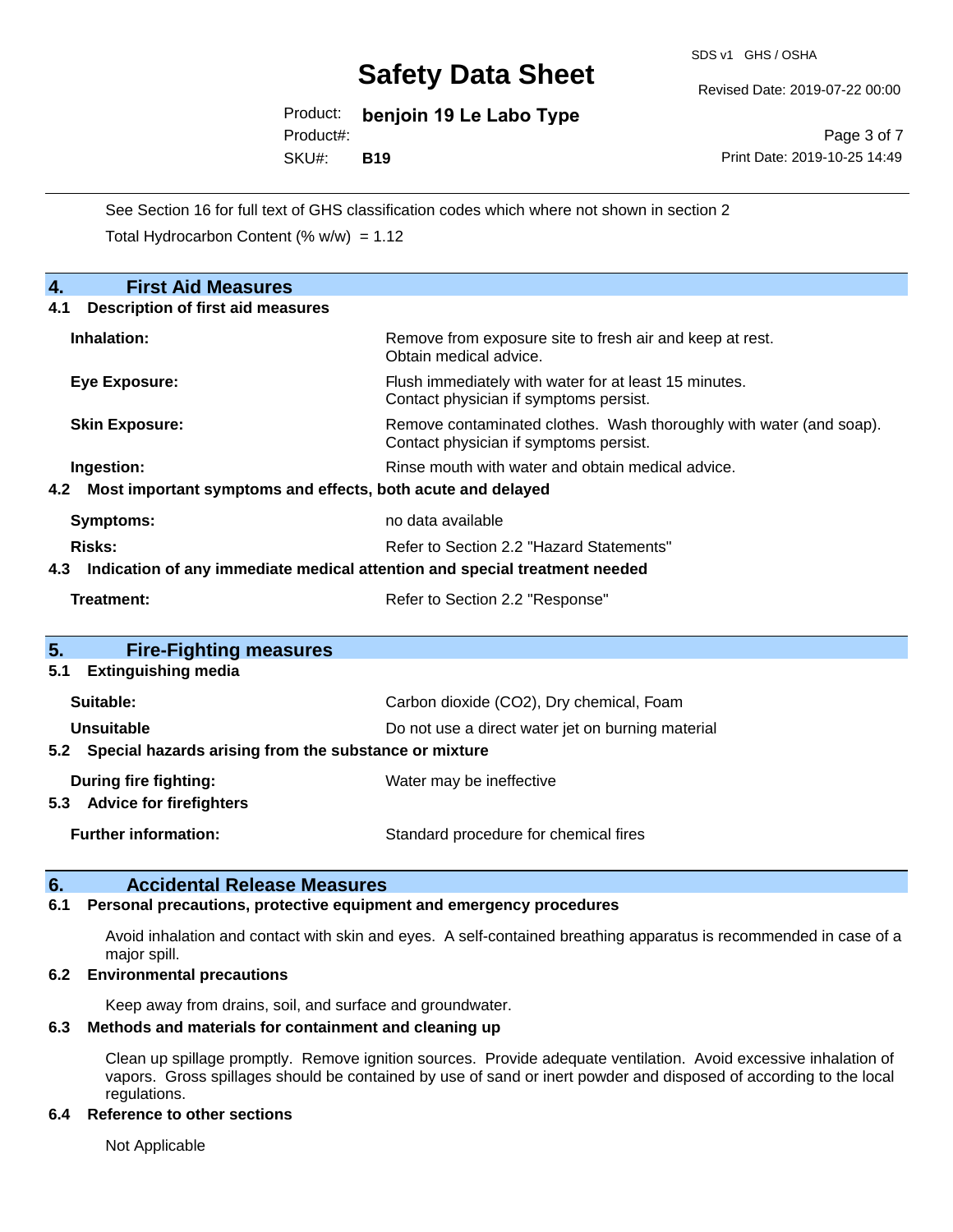SDS v1 GHS / OSHA

Revised Date: 2019-07-22 00:00

Product: **benjoin 19 Le Labo Type** SKU#: Product#: **B19**

Page 4 of 7 Print Date: 2019-10-25 14:49

# **7. Handling and Storage**

#### **7.1 Precautions for safe handling**

Apply according to good manufacturing and industrial hygiene practices with proper ventilation. Do not drink, eat or smoke while handling. Respect good personal hygiene.

#### **7.2 Conditions for safe storage, including any incompatibilities**

Store in a cool, dry and ventilated area away from heat sources and protected from light in tightly closed original container. Avoid uncoated metal container. Keep air contact to a minimum.

#### **7.3 Specific end uses**

No information available

#### **8. Exposure Controls/Personal Protection**

**8.1 Control parameters**

| <b>Exposure Limits:</b>                               | Contains no substances with occupational exposure limit values.                                                                          |  |  |
|-------------------------------------------------------|------------------------------------------------------------------------------------------------------------------------------------------|--|--|
| <b>Engineering Controls:</b>                          | Use local exhaust as needed.                                                                                                             |  |  |
| 8.2 Exposure controls - Personal protective equipment |                                                                                                                                          |  |  |
| Eye protection:                                       | Tightly sealed goggles, face shield, or safety glasses with brow guards and side shields, etc.<br>as may be appropriate for the exposure |  |  |
| <b>Respiratory protection:</b>                        | Avoid excessive inhalation of concentrated vapors. Apply local ventilation where appropriate.                                            |  |  |
| <b>Skin protection:</b>                               | Avoid Skin contact. Use chemically resistant gloves as needed.                                                                           |  |  |

### **9. Physical and Chemical Properties**

#### **9.1 Information on basic physical and chemical properties**

| Appearance:                  | Liquid               |
|------------------------------|----------------------|
| Odor:                        | Conforms to Standard |
| Color:                       | Conforms to Standard |
| <b>Viscosity:</b>            | Liquid               |
| <b>Freezing Point:</b>       | Not determined       |
| <b>Boiling Point:</b>        | Not determined       |
| <b>Melting Point:</b>        | Not determined       |
| <b>Flashpoint (CCCFP):</b>   | >200 F (93.33 C)     |
| <b>Auto flammability:</b>    | Not determined       |
| <b>Explosive Properties:</b> | None Expected        |
| <b>Oxidizing properties:</b> | None Expected        |
| Vapor Pressure (mmHg@20 C):  | 0.0098               |
| %VOC:                        | 0.01                 |
| Specific Gravity @ 25 C:     | 0.9490               |
| Density @ 25 C:              | 0.9460               |
| Refractive Index @ 20 C:     | 1.4710               |
| Soluble in:                  | Oil                  |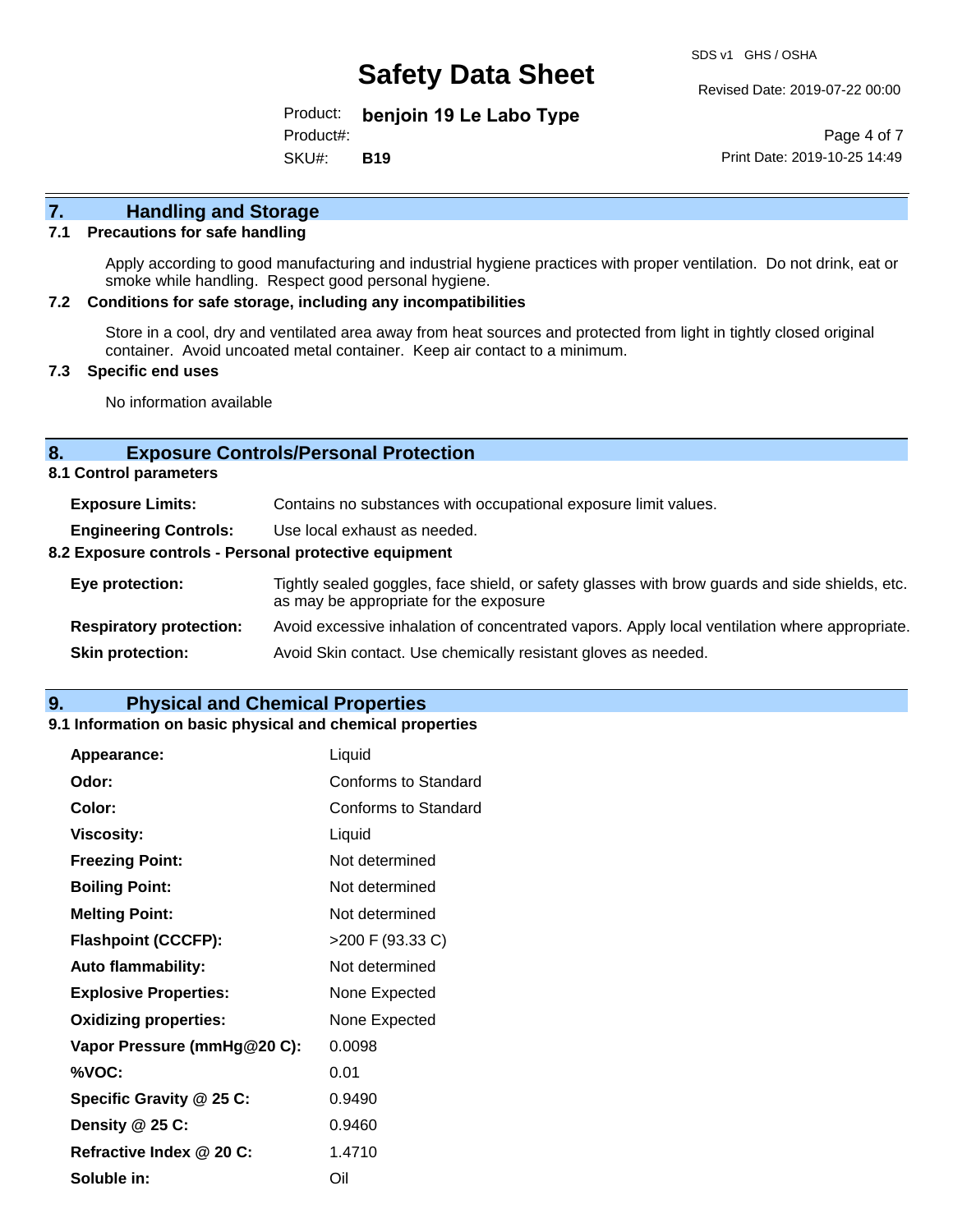Revised Date: 2019-07-22 00:00

Product: **benjoin 19 Le Labo Type** Product#:

SKU#: **B19**

Page 5 of 7 Print Date: 2019-10-25 14:49

# **10. Stability and Reactivity**

| 10.1 Reactivity                         | None                                               |
|-----------------------------------------|----------------------------------------------------|
| <b>10.2 Chemical stability</b>          | Stable                                             |
| 10.3 Possibility of hazardous reactions | None known                                         |
| <b>10.4 Conditions to avoid</b>         | None known                                         |
| 10.5 Incompatible materials             | Strong oxidizing agents, strong acids, and alkalis |
| 10.6 Hazardous decomposition products   | None known                                         |

# **11. Toxicological Information**

### **11.1 Toxicological Effects**

Acute Toxicity Estimates (ATEs) based on the individual Ingredient Toxicity Data utilizing the "Additivity Formula"

| Acute toxicity - Oral - (Rat) mg/kg                | (LD50: 4767.6915) May be harmful if swallowed            |
|----------------------------------------------------|----------------------------------------------------------|
| Acute toxicity - Dermal - (Rabbit) mg/kg           | Not classified - the classification criteria are not met |
| Acute toxicity - Inhalation - (Rat) mg/L/4hr       | (LD50: 143.0232) May be harmful if inhaled               |
| <b>Skin corrosion / irritation</b>                 | May be harmful if inhaled                                |
| Serious eye damage / irritation                    | Not classified - the classification criteria are not met |
| <b>Respiratory sensitization</b>                   | Not classified - the classification criteria are not met |
| <b>Skin sensitization</b>                          | May cause an allergic skin reaction                      |
| <b>Germ cell mutagenicity</b>                      | Not classified - the classification criteria are not met |
| Carcinogenicity                                    | Not classified - the classification criteria are not met |
| <b>Reproductive toxicity</b>                       | Not classified - the classification criteria are not met |
| Specific target organ toxicity - single exposure   | Not classified - the classification criteria are not met |
| Specific target organ toxicity - repeated exposure | Not classified - the classification criteria are not met |
| <b>Aspiration hazard</b>                           | Not classified - the classification criteria are not met |

# **12. Ecological Information**

| <b>12.1 Toxicity</b>               |                                                 |
|------------------------------------|-------------------------------------------------|
| Acute acquatic toxicity            | Very Toxic to aquatic life                      |
| <b>Chronic acquatic toxicity</b>   | Toxic to aquatic life with long lasting effects |
| <b>Toxicity Data on soil</b>       | no data available                               |
| <b>Toxicity on other organisms</b> | no data available                               |
| 12.2 Persistence and degradability | no data available                               |
| 12.3 Bioaccumulative potential     | no data available                               |
| 12.4 Mobility in soil              | no data available                               |
| 12.5 Other adverse effects         | no data available                               |
|                                    |                                                 |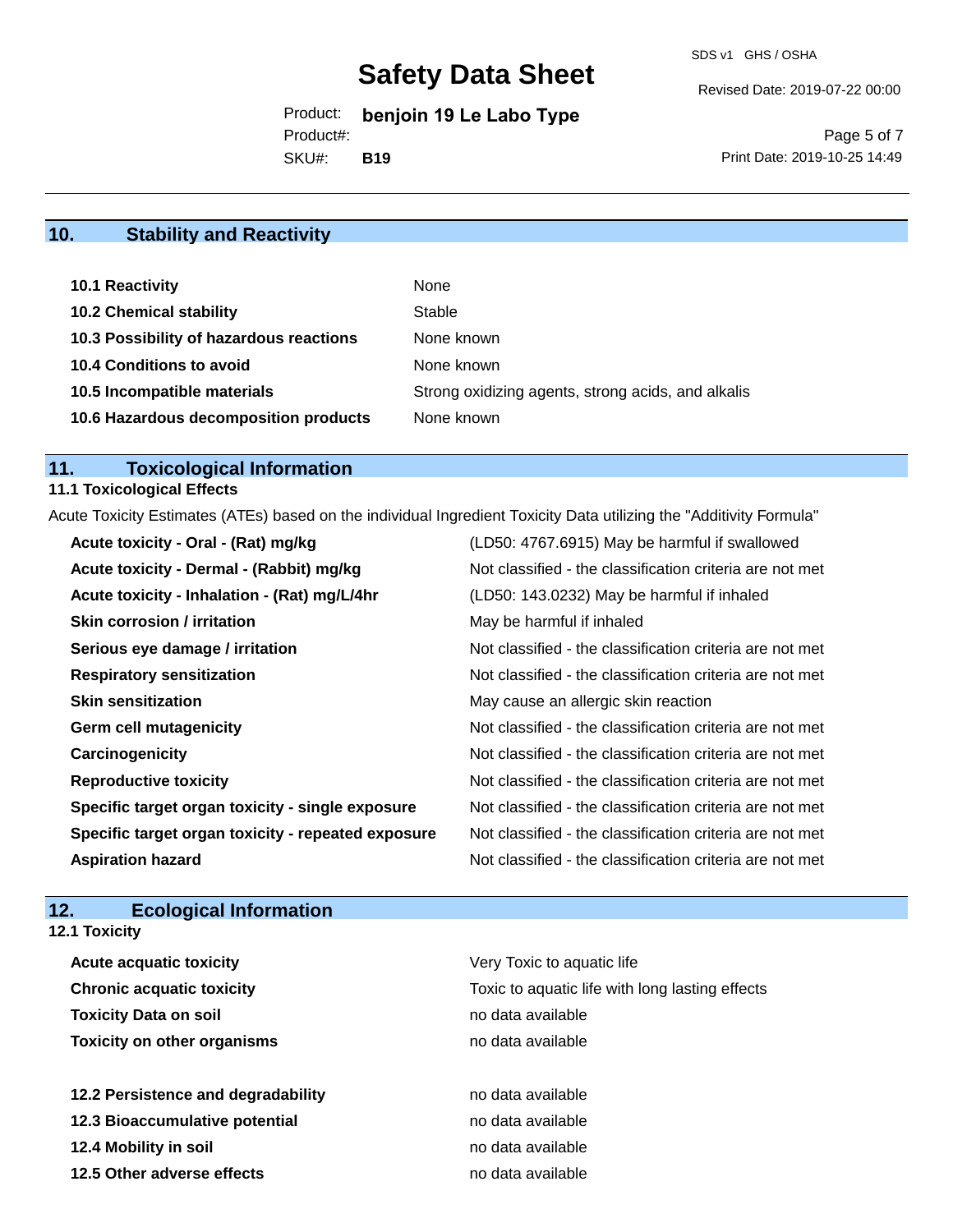SDS v1 GHS / OSHA

Revised Date: 2019-07-22 00:00

Product: **benjoin 19 Le Labo Type**

Product#:

SKU#: **B19**

Page 6 of 7 Print Date: 2019-10-25 14:49

### **13. Disposal Conditions**

#### **13.1 Waste treatment methods**

Do not allow product to reach sewage systems. Dispose of in accordance with all local and national regulations. Send to a licensed waste management company.The product should not be allowed to enter drains, water courses or the soil. Do not contaminate ponds, waterways or ditches with chemical or used container.

### **14. Transport Information**

| <b>Marine Pollutant</b>                                                                                                 | Yes. Ingredient of greatest environmental impact:<br>54464-57-2 : (10 - 20 %) : Tetramethyl Acetyloctahydronaphthalenes |                           |                                     |                                                              |               |
|-------------------------------------------------------------------------------------------------------------------------|-------------------------------------------------------------------------------------------------------------------------|---------------------------|-------------------------------------|--------------------------------------------------------------|---------------|
| Regulator                                                                                                               |                                                                                                                         | <b>Class</b>              | <b>Pack Group</b>                   | <b>Sub Risk</b>                                              | UN-nr.        |
| U.S. DOT (Non-Bulk)                                                                                                     |                                                                                                                         |                           | Not Regulated - Not Dangerous Goods |                                                              |               |
| <b>Chemicals NOI</b>                                                                                                    |                                                                                                                         |                           |                                     |                                                              |               |
| <b>ADR/RID (International Road/Rail)</b>                                                                                |                                                                                                                         |                           |                                     |                                                              |               |
| <b>Environmentally Hazardous</b><br>Substance, Liquid, n.o.s.                                                           |                                                                                                                         | 9                         | Ш                                   |                                                              | <b>UN3082</b> |
| <b>IATA (Air Cargo)</b>                                                                                                 |                                                                                                                         |                           |                                     |                                                              |               |
| <b>Environmentally Hazardous</b><br>Substance, Liquid, n.o.s.                                                           |                                                                                                                         | 9                         | $\mathbf{III}$                      |                                                              | <b>UN3082</b> |
| IMDG (Sea)                                                                                                              |                                                                                                                         |                           |                                     |                                                              |               |
| <b>Environmentally Hazardous</b><br>Substance, Liquid, n.o.s.                                                           |                                                                                                                         | 9                         | $\mathbf{III}$                      |                                                              | <b>UN3082</b> |
| <b>Regulatory Information</b><br>15.<br><b>U.S. Federal Regulations</b>                                                 |                                                                                                                         |                           |                                     |                                                              |               |
|                                                                                                                         |                                                                                                                         |                           |                                     |                                                              |               |
| <b>TSCA (Toxic Substance Control Act)</b>                                                                               |                                                                                                                         |                           |                                     | All components of the substance/mixture are listed or exempt |               |
| 40 CFR(EPCRA, SARA, CERCLA and CAA)<br>This product contains NO components of concern.<br><b>U.S. State Regulations</b> |                                                                                                                         |                           |                                     |                                                              |               |
| <b>California Proposition 65 Warning</b>                                                                                |                                                                                                                         |                           |                                     | This product contains the following components:              |               |
| 123-35-3(NF 204-622-5 $\leq$ 88 ppm                                                                                     |                                                                                                                         |                           | beta-Myrcene (Natural Source)       |                                                              |               |
| <b>Canadian Regulations</b>                                                                                             |                                                                                                                         |                           |                                     |                                                              |               |
| <b>DSL</b>                                                                                                              |                                                                                                                         |                           | components are NOT on the List:     | 99.65% of the components are listed or exempt. The following |               |
| 8023-85-6                                                                                                               | 295-985-9 0.1 - 1.0 %                                                                                                   | cedrus atlantica bark oil |                                     |                                                              |               |

# **16. Other Information**

#### **GHS H-Statements referred to under section 3 and not listed in section 2**

H302 : Harmful if swallowed H313 : May be harmful in contact with skin H316 : Causes mild skin irritation **H317** : May cause an allergic skin reaction H401 : Toxic to aquatic life **H410** : Very toxic to aquatic life with long lasting effects